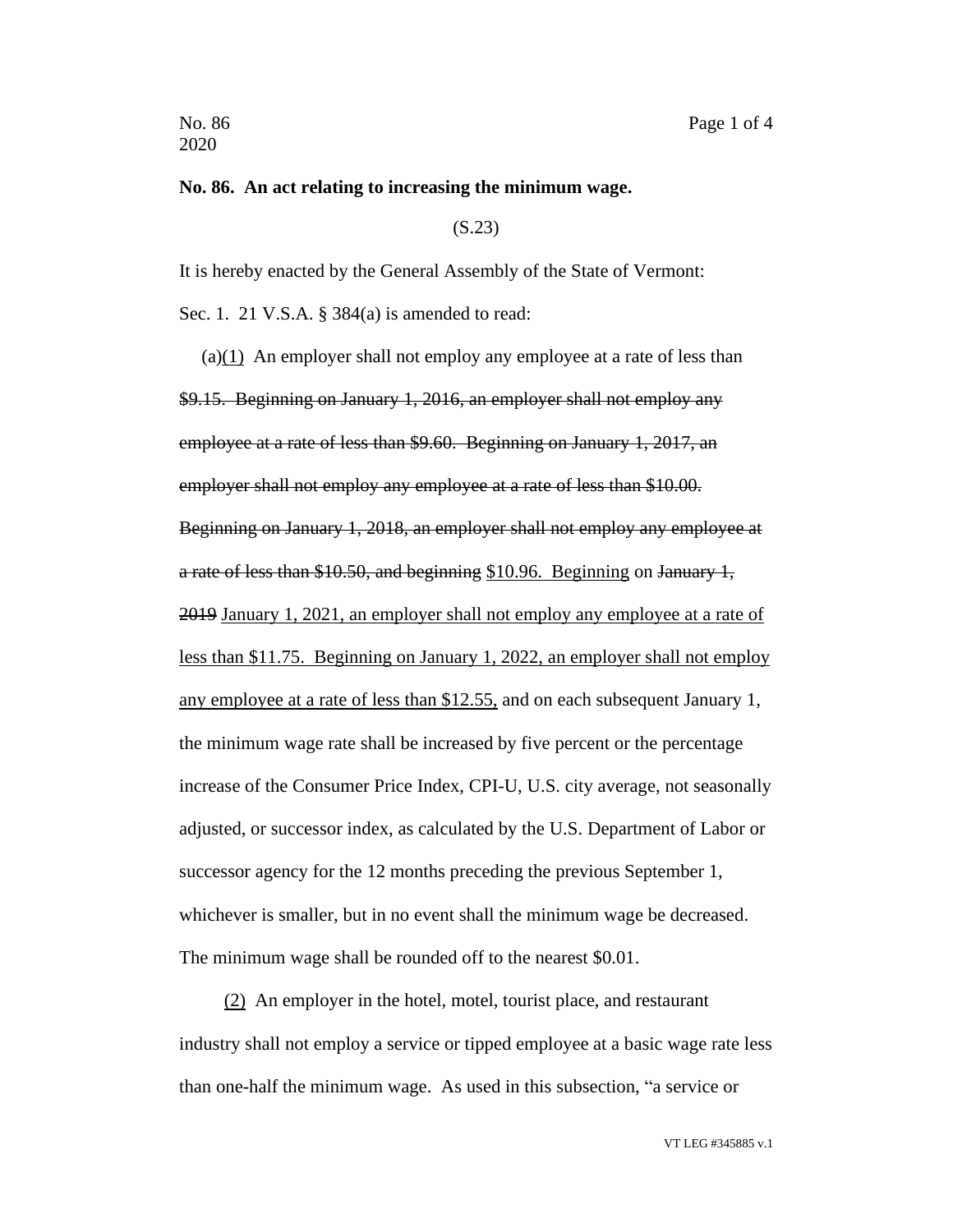tipped employee" means an employee of a hotel, motel, tourist place, or restaurant who customarily and regularly receives more than \$120.00 per month in tips for direct and personal customer service.

(3) If the minimum wage rate established by the U.S. government is greater than the rate established for Vermont for any year, the minimum wage rate for that year shall be the rate established by the U.S. government.

## Sec. 2. TIPPED AND STUDENT MINIMUM WAGE STUDY; REPORT

On or before January 15, 2021, the Office of Legislative Council and the Joint Fiscal Office shall submit a written report to the House Committee on General, Housing, and Military Affairs and the Senate Committee on Economic Development, Housing and General Affairs regarding the potential effects of altering or eliminating the basic wage rate for tipped employees in Vermont and of eliminating the subminimum wage for secondary school students during the school year. In particular, the report shall:

(1) for states that have eliminated their tipped minimum wage, examine available research and information regarding the impact on:

(A) jobs, prices, and the state economy; and

(B) the welfare of tipped workers, women, and working families with children;

(2) for states that have increased their tipped wage during the last 10 years, examine available research and information regarding the impact on:

(A) jobs, prices, and the state economy; and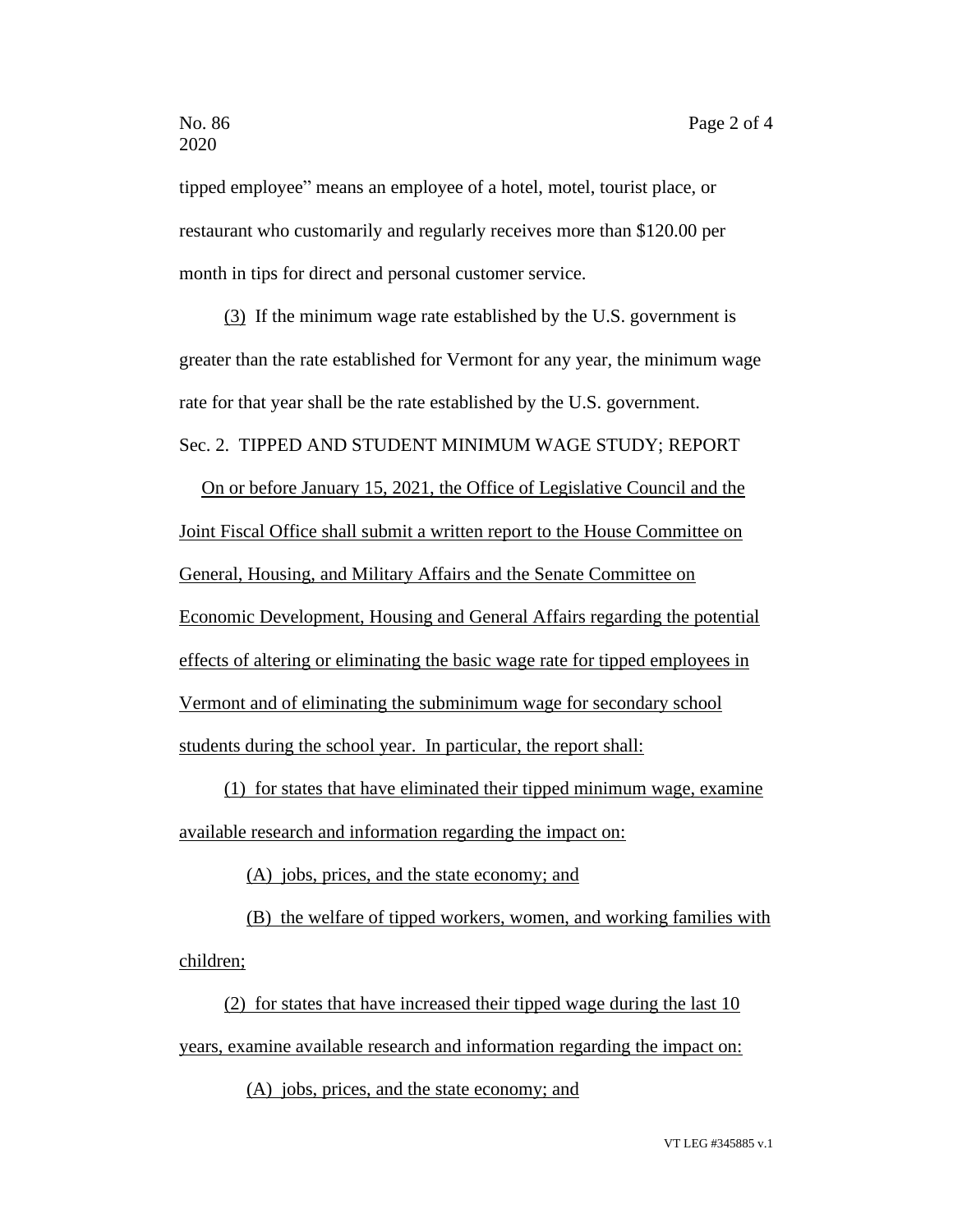(B) the welfare of tipped workers, women, and working families with children;

(3) for states that have decoupled their tipped wage from the standard minimum wage during the last 10 years, examine available research and information regarding the impact on:

(A) jobs, prices, and the state economy; and

(B) the welfare of tipped workers, women, and working families with

children;

(4) examine any available research and information regarding the projected impact in Vermont of altering or eliminating the basic wage rate for tipped employees on:

(A) jobs, prices, and the State economy; and

(B) the welfare of tipped workers, women, and working families with children;

(5) for states that have eliminated a subminimum wage for secondary school students, examine available research and information regarding the impact on:

(A) jobs, prices, and the state economy; and

(B) the welfare of individuals under 22 years of age; and

(6) for Vermont, examine available research and information regarding

the projected impact in Vermont of eliminating the subminimum wage for

secondary school students on: